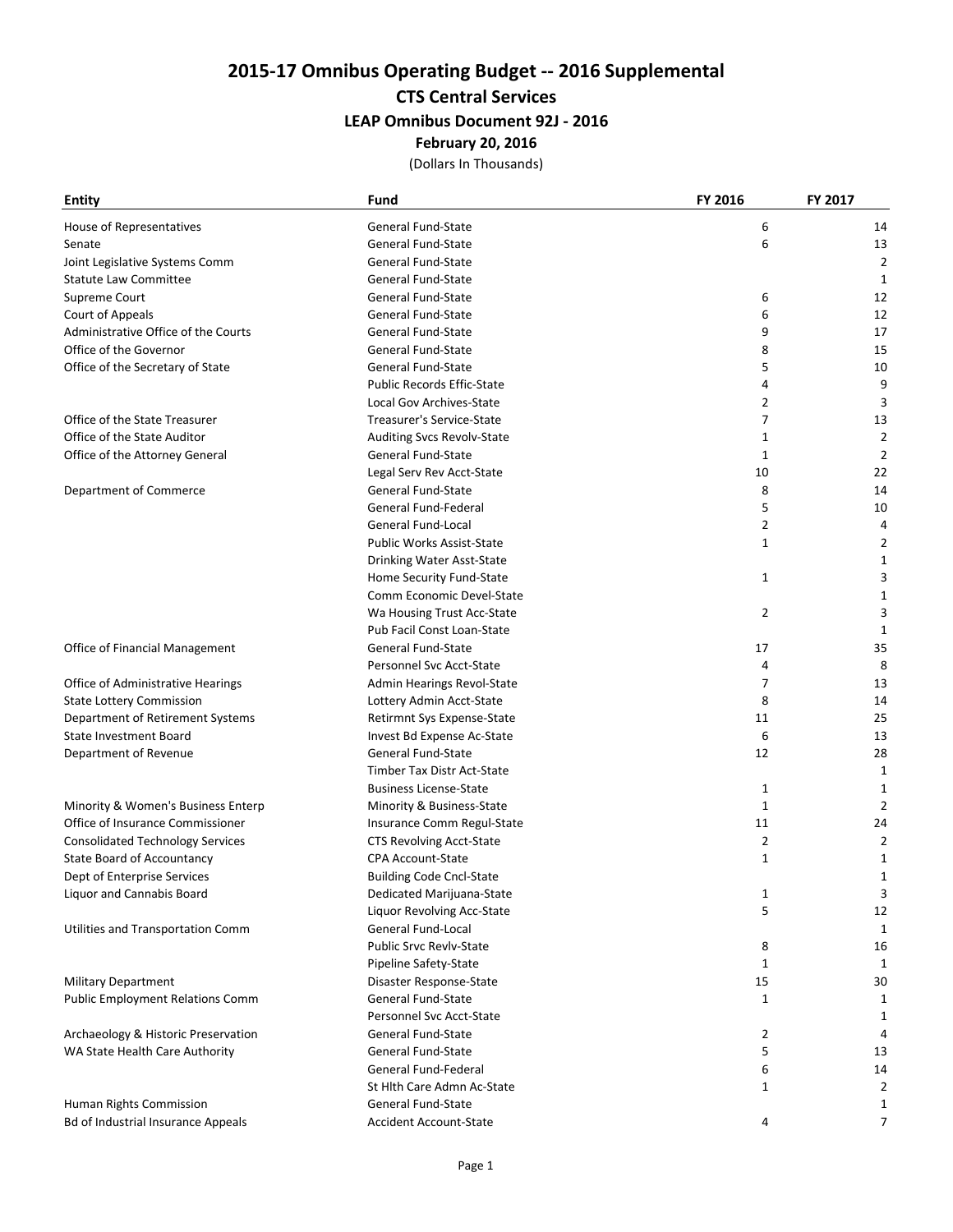# 2015-17 Omnibus Operating Budget -- 2016 Supplemental

## CTS Central Services

#### LEAP Omnibus Document 92J - 2016

# February 20, 2016

(Dollars In Thousands)

| <b>Entity</b>                          | Fund                              | FY 2016        | FY 2017        |
|----------------------------------------|-----------------------------------|----------------|----------------|
|                                        | <b>Medical Aid Account-State</b>  | 4              | 7              |
| Criminal Justice Training Comm         | General Fund-State                | 3              | 8              |
| Department of Labor and Industries     | General Fund-State                |                | 1              |
|                                        | <b>Electrical License-State</b>   |                | 1              |
|                                        | <b>Accident Account-State</b>     | 17             | 41             |
|                                        | <b>Medical Aid Account-State</b>  | 16             | 36             |
| Department of Health                   | General Fund-State                | 4              | 8              |
|                                        | General Fund-Federal              | 17             | 38             |
|                                        | General Fund-Local                | 5              | 9              |
|                                        | <b>Health Prfessns Acct-State</b> | 4              | 11             |
|                                        | Drinking Water Assis-Federal      | 1              | $\overline{2}$ |
| Department of Veterans' Affairs        | <b>General Fund-State</b>         | 1              | 3              |
|                                        | General Fund-Federal              | 5              | 11             |
|                                        | General Fund-Local                | $\overline{2}$ | 6              |
| Department of Corrections              | General Fund-State                | 34             | 98             |
| Dept of Services for the Blind         | General Fund-State                | $\mathbf{1}$   | $\overline{2}$ |
|                                        | General Fund-Federal              | 4              | 10             |
| <b>Employment Security Department</b>  | General Fund-Federal              | $\overline{2}$ | 5              |
|                                        | <b>General Fund-Local</b>         |                | 1              |
|                                        | Unemploy Comp Admin-Federal       | 26             | 58             |
|                                        | Admin Contingen Acct-State        | 4              | 8              |
|                                        | <b>Employment Service-State</b>   | 5              | 10             |
| Dept of Social and Health Services     | <b>General Fund-State</b>         | 74             | 196            |
|                                        | General Fund-Federal              | 17             | 43             |
| Department of Ecology                  | General Fund-State                | 9              | 20             |
|                                        | Waste Reduct/Recycle-State        | $\overline{2}$ | 3              |
|                                        | <b>State Toxics Control-State</b> | 24             | 50             |
|                                        | <b>Water Quality Permit-State</b> | 8              | 17             |
|                                        | <b>Environ Legacy Stwd-State</b>  | 6              | 11             |
|                                        | Hazardous Waste-State             | $\overline{2}$ | 3              |
|                                        | Radioactive Mixed-State           | 3              | 6              |
|                                        | Oil Spill Prevn Acct-State        | $\overline{2}$ | 3              |
| <b>State Parks and Recreation Comm</b> | Parks Renewal Acct-State          | 10             | 22             |
| Rec and Conservation Funding Board     | General Fund-State                | 2              | 5              |
|                                        | <b>Recreation Resources-State</b> | 4              | 7              |
| Dept of Fish and Wildlife              | <b>General Fund-State</b>         | 5              | 11             |
|                                        | General Fund-Federal              | 7              | 17             |
|                                        | General Fund-Local                | 3              | 9              |
|                                        | State Wildlife Acct-State         | ୪              | 14             |
| Puget Sound Partnership                | General Fund-State                | 1              | 1              |
|                                        | General Fund-Federal              | $\mathbf{1}$   | 3              |
|                                        | <b>Aquatic Lands Acct-State</b>   |                | 1              |
| Department of Natural Resources        | General Fund-State                | 5              | 12             |
|                                        | Forest Development-State          | 4              | 10             |
|                                        | Aquatic Lands Acct-State          | 1              | 1              |
|                                        | Res Mgmt Cost Acct-State          | 10             | 21             |
|                                        | <b>Surface Mining Recl-State</b>  |                | 1              |
|                                        | <b>Forest Practices App-State</b> |                | 1              |
|                                        | Agric College Trst-State          |                | 1              |
| Department of Agriculture              | General Fund-State                | $\overline{2}$ | 4              |
|                                        | General Fund-Federal              | $\overline{2}$ | 2              |
|                                        | Aquatic Lands Acct-State          |                | 1              |